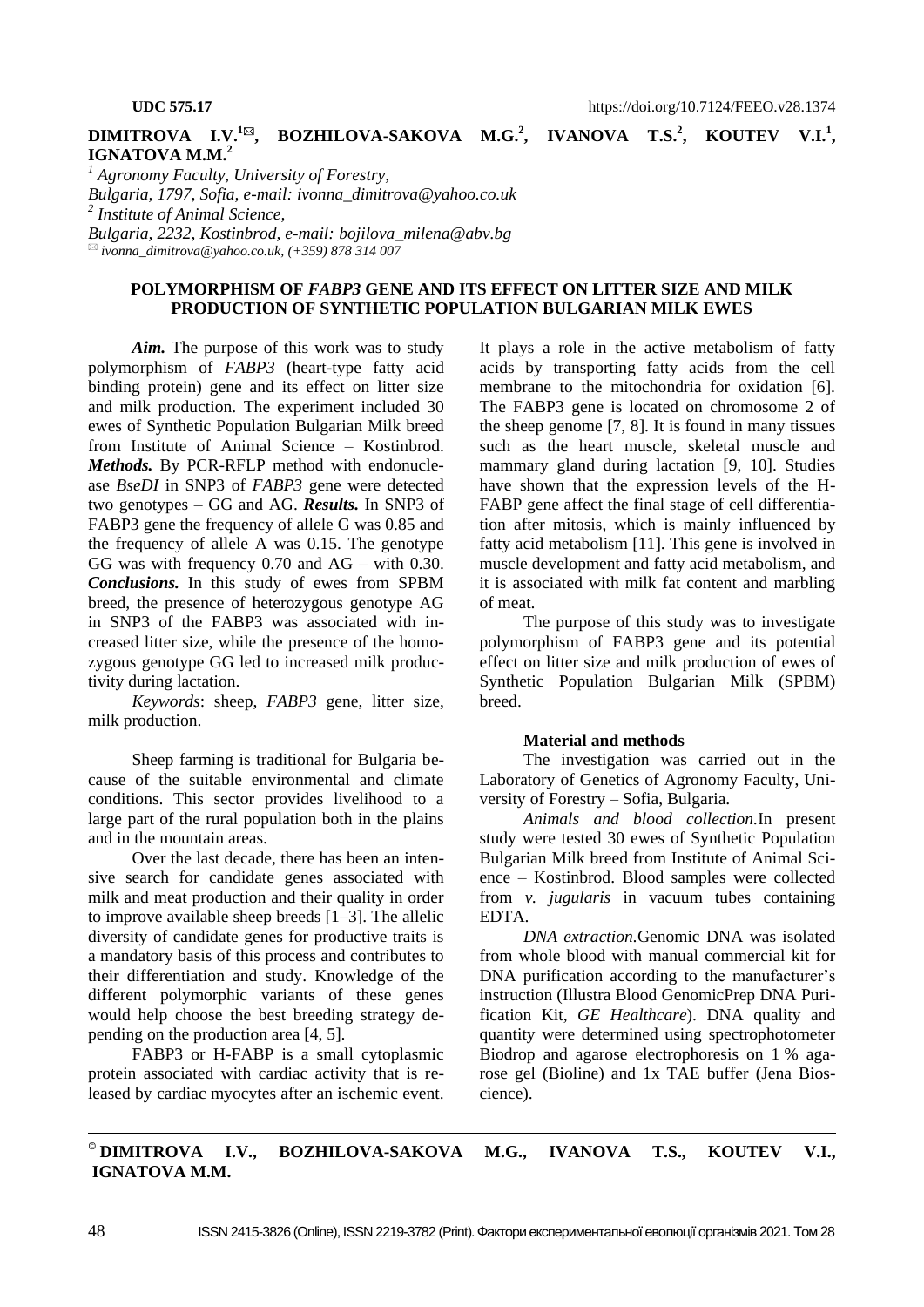*PCR amplifications* were carried out in total volumes of 10 μl, containing 40 ng DNA template, 0.2 μl dd-H<sub>2</sub>O, 20 pM of each primer and 5 μl of  $2\times(1.5 \text{ mM } MgCl<sub>2</sub>)$  MyTaq TM HS Red Mix 2x (Bioline). The primer set (F: 5'-GGTTTTGCTAC-CAGGCAGGT-3' and R: 5'-TTCCCTATTCCCC-TTCAGGG-3') used for the amplification is according to Calvo et al. [9] and produced 222 bp size of PCR product. PCR reactions were accomplished by thermocycler QB-96 (Quanta Biotech) under the following conditions: primary denaturation at 94°C for 2 min, followed by 30 cycles of denaturation at 94°C for 1 min, annealing at 56°C for 30 s, elongation at 72°C for 1 min. The reaction was completed by final extension at 72°C for 10 min and storage at 10°C forever.

### *Restriction Fragment Length Polymorphism*

The genotypes of all investigated animals for FABP3 gene were established using RFLP (restriction fragment length polymorphism) analysis. PCR products were digested separately in 10 μl final volume, containing 6 μl PCR product, 2.5 μl ddH<sub>2</sub>O, 10 U/ $\mu$ l restriction enzyme (Thermo). It was used endonuclease *BseDI* and digestion reactions were carried out at 60°C for 3 h in thermoblock. The fragment sizes were identified using Ready-to-Use DNA Ladder, 50 bp (Thermo) on 2.5 % agarose (Bioline) gel and stained by RedGel Nucleic Acid Stain (Biotium). The obtained PCR products and restriction fragments were visualized under UV light.

Obtained data was analyzed by statistical software Statgraphics Centurion XVIII.

### **Results and discussion**

After PCR amplification of exon 2 of FABP3 locus (SNP3) the obtained PCR products with size 222 bp were cut by *BseDI* restriction enzyme. Two alleles were produced: allele  $G$  – three fragments

with sizes 143, 43 and 36 bp and allele  $A - two$ fragments with sizes 186 and 36 bp. For FABP3 gene were established two alleles *A* and *G* with frequencies 0.15 and 0.85, respectively. Two genotypes were revealed – homozygous genotype *GG* and heterozygous genotype *AG* with frequencies 0.70 and 0.30, respectively. Observed heterozygosity was 0.150 and expected heterozygosity was 0.250 with P›0.01.

In this experiment was studied the relationship between different genotype variants of the tested locus and litter size and milk yield of included in this investigation ewes from Synthetic Population Bulgarian Milk.

A comparative analysis of litter size of ewes of the SPBM breed with genotype variants AG and GG of the FABP3 gene was performed using the statistical method ANOVA (Tables 1, 2).

Table 1 showed various statistics for litter size for each of the two genotypes of FABP3 gene – AG and GG. Coefficient of variation for total analysis was less than 30 % and analysis was acceptable with P-value  $= 0.0289$ . There was a statistically significant relationship between higher litter size and heterozygous genotype AG compared to homozygous genotype GG in 5 % significance level (Table 2 and Fig. 1).

Table 2 showed the Multiple Range Tests to determine if there was statistically significant difference between mean values of litter size and different genotypes of FABP3 gene in 95.0 % confidence level.

Figure 1 showed that there was statistically significant difference between intervals.

Results from the comparative analysis of milk production in ewes of the SPBM breed with genotype variants AG and GG of FABP3 gene performed using the statistical method ANOVA were presented in Tables 3, 4 and Figure 2.

Table 1. Summary Statistics for Litter size for FABP3 gene

| Locus FABP3 | Average | Standard deviation | Coeff. of variation |  |
|-------------|---------|--------------------|---------------------|--|
| AG          | 1.43778 | 0.359332           | 24.9922 %           |  |
| GG          | 1.186   | 0.224954           | 18.9674 %           |  |
| Total       | 1.26414 | 0,292031           | 23,1012 %           |  |

|  | Table 2. Multiple Range Tests for Litter size for FABP3 gene. Method: 95.0 % LSD |  |
|--|----------------------------------------------------------------------------------|--|
|  |                                                                                  |  |

| FABP3 gene | Mean   | Homogeneous<br>Groups | Contrast  | Sig.   | Difference | $+/-$ Limits |
|------------|--------|-----------------------|-----------|--------|------------|--------------|
| AG         | .43778 |                       | $AG - GG$ | $\ast$ |            |              |
| <b>GG</b>  | .186   |                       |           |        | 0,251778   | 0,223838     |

*Note*. \* denotes a statistically significant difference.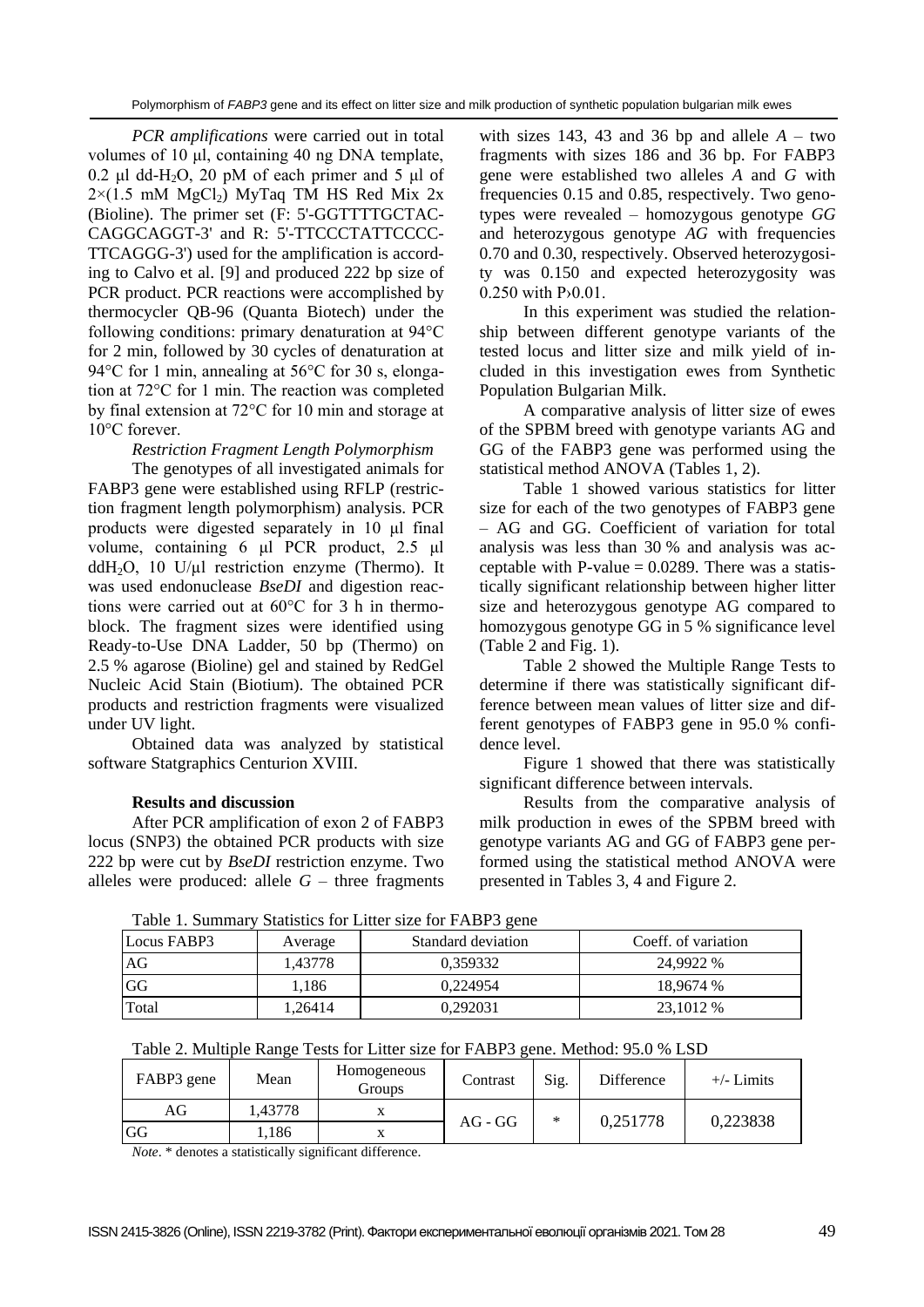

Fig. 1. Means of Litter size at 95 % LSD intervals for *FABP3* gene.

| raore si summar<br>$D$ and $D$ is the set of $\alpha$ is the set of $\alpha$ is the set of $D$ is $D$ if $D$ is $D$ is $D$ is $D$ is $D$ is $D$ is $D$ is $D$ is $D$ is $D$ is $D$ is $D$ is $D$ is $D$ is $D$ is $D$ is $D$ is $D$ is $D$ is $D$ is $D$ |         |                    |                     |  |  |
|----------------------------------------------------------------------------------------------------------------------------------------------------------------------------------------------------------------------------------------------------------|---------|--------------------|---------------------|--|--|
| Locus FABP3                                                                                                                                                                                                                                              | Average | Standard deviation | Coeff. of variation |  |  |
| AG                                                                                                                                                                                                                                                       | 88.8    | 6.3                | 7.09459 %           |  |  |
| GG                                                                                                                                                                                                                                                       | 97,1333 | 9.58209            | 9.86488 %           |  |  |
| Total                                                                                                                                                                                                                                                    | 94,3556 | 9,39531            | 9.95734 %           |  |  |

Table 3. Summary Statistics for Milk Production for *FABP3* gene

Table 4. Multiple Range Tests for Milk production for *FABP3* gene. Method: 95.0 % LSD

| FABP3 gene | Mean    | Homogeneous<br>Groups | Contrast  | Sig.       | Difference | $+/-$ Limits |
|------------|---------|-----------------------|-----------|------------|------------|--------------|
| AG         | 88,8    |                       |           | ∗          |            |              |
| <b>GG</b>  | 97,1333 |                       | $AG - GG$ | $-8,33333$ | 7,28818    |              |

*Note*. \*statistically significant difference.

Table 3 showed various statistics for Milk production for each of the two genotypes of FABP3 gene – AG and GG. Coefficient of variation for total analysis was less than 10 % and the analysis was acceptable. The F-ratio in our case was 5.5. Pvalue was 0.0267. Since the P-value of the F-test were less than 0.05, there was a statistically significant difference between the mean values of two genotypes of FABP3 gene in 5 % significance level.

Table 4 showed Multiple Range Tests to determine if there was statistically significant difference between mean values of the two genotypes of FABP3 gene. The asterisk marked a statistically significant difference between two genotypes in 95.0 % confidence level.

Figure 2 showed in the Multiple Range Tests intervals used to determine if there was a statistically significant difference between mean values of the two genotypes of FABP3 gene. In this study, the intervals were significantly different.

In SNP3 of FABP3 gene allele G was with frequency 0.85 and allele A with 0.15. The frequency of genotype GG was 0.70 and genotype AG  $-0.30$ . In a previous study, this region of the gene FABP3 was studied in sheep of three merino (Ascanian, Caucasian and Karnobat) and two local (Cooper-Red Shumen and Karakachan) breeds [12]. The frequencies were as followed: allele D ranging from 0.77 to 0.88 and allele  $A -$  from 0.13 to 0.23. In all these five breeds, all three possible genotypes were identified – genotype  $AA$  – with a frequency in the range of  $0.03 - 0.07$ , genotype AG from 0.13 to 0.40 and genotype GG from 0.57 to 0.80. The tested animals from SPBM have a relatively lower frequency of the allele A and lack of genotype AA, which were associated with the mouflon, considered as the ancestor of European sheep [9]. The frequency of allele A in domestic sheep breeds varies between 0.26 in Raza Aragonesa to 0.33 in Awasi, 0.38 in Assaf, 0.42 in Kıvırcık and 0.46 in Manchega breeds [7, 9, 13]. The frequency of allele A and absence of genotype AA showed that this newly created SPBM sheep breed is also genetically more distant from the mouflon compared to the studied Spanish and Turkish breeds.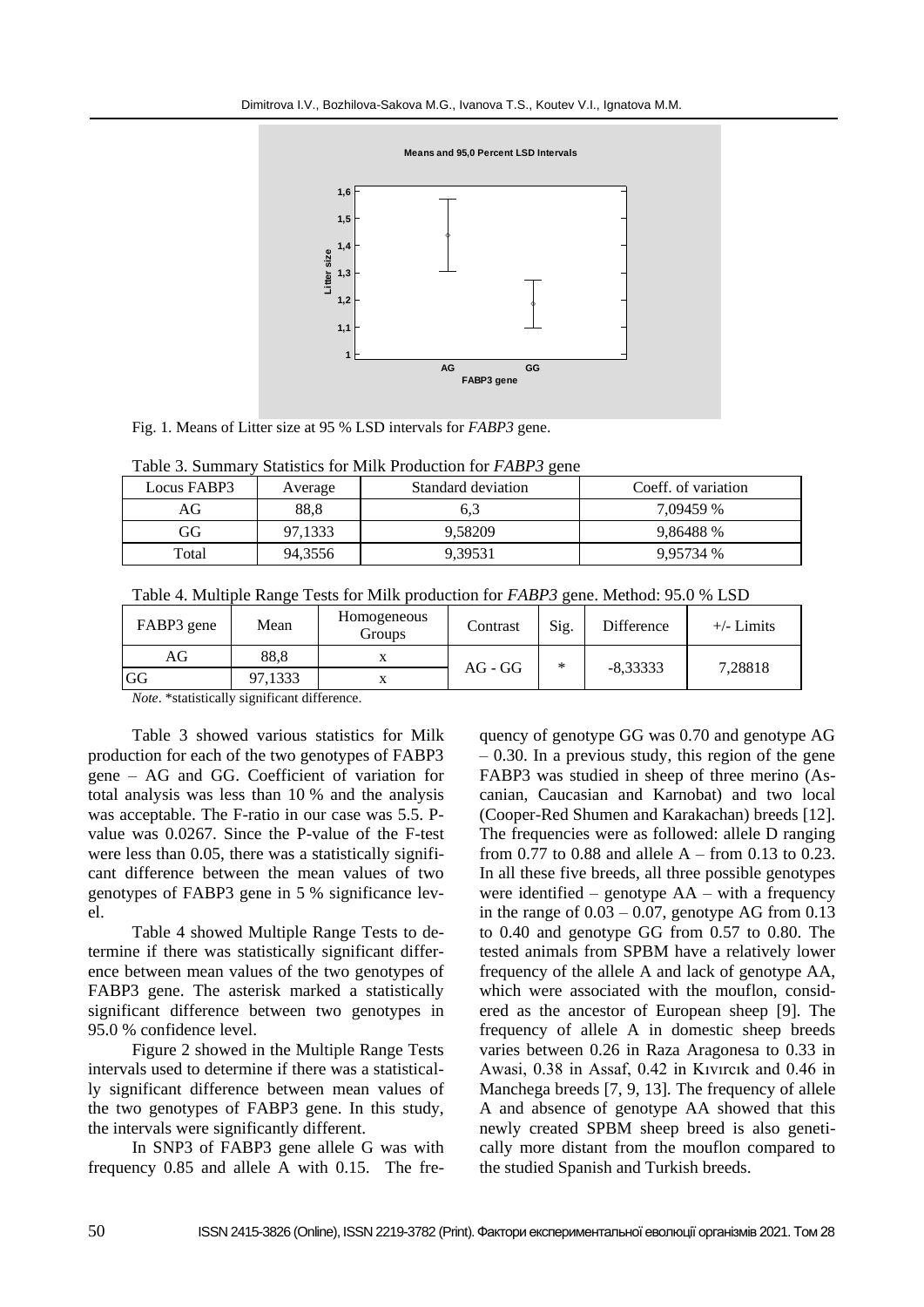

Fig. 2. Means of Milk Production at 95 % LSD intervals for *FABP3* gene.

In this study of sheep from SPBM breed, the presence of heterozygous genotype AG in SNP3 of the FABP3 gene was associated with increased litter size, while the presence of homozygous genotype GG led to increased milk productivity per lactation.

#### **Conclusions**

Two alleles and two genotypes were identified for SNP3 of FABP3 gene. In this study of sheep from SPBM breed, the presence in SNP3 of

# the FABP3 gene of the AG genotype was associated with increased litter size, while the presence of the GG genotype led to increased milk productivity per lactation. Further investigations are required to validate these associations in a larger population.

*This research was part of the project КП-06-Н 26- 9/18.12.2018 (2018–2021) "Investigation of DNA markers associated with production in sheep breeds reared in Bulgaria" financed by NSF – the Ministry of Education and Science, Republic of Bulgaria.*

#### **References**

- 1. Gutiérrez-Gil B., Arranz J.J., Pong-Wong R., García-Gámez E., Kijas J., Wiener P. Application of Selection Mapping to Identify Genomic Regions Associated with Dairy Production in Sheep. *PLoS ONE.* 2014. Vol. 9. e94623. doi.org/10.1371/journal.pone.0094623.
- 2. Xu S.-S., Li M.-H. Recent advances in understanding genetic variants associated with economically important traits in sheep (*Ovis aries*) revealed by high-throughput screening technologies. *Front. Agric. Sci. Eng*. 2017. Vol. 4. P. 279–288. doi.org/10.15302/J-FASE-2017151.
- 3. Ibrahim A.H.M., Tzanidakis N., Sotiraki S., Zhou H., Hickford J.G.H. Identification of the association between *FABP4* gene polymorphisms and milk production traits in Sfakia sheep. *Arch. Anim. Breed*. 2019. Vol. 62. P. 413–422. doi.org/10.5194/aab-62-413-2019.
- 4. Tohidi R., Elyasi G., Javanmard A., Shoja J., Rezaei R., Pirahary O. Molecular Analysis of Ovine Calpastatin Gene in Six Iranian Sheep Breeds Using PCR-RFLP. *J. Anim. Prod. Adv*. 2013. Vol. 3. P. 271–277. doi.org/10.5455/japa.20120506125834.
- 5. Gebreselassie G., Berihulay H., Jiang L., Ma Y. Review on Genomic Regions and Candidate Genes Associated with Economically Important Production and Reproduction Traits in Sheep (Ovies aries). *Animals*. 2020. Vol. 10. P. 33. [doi.org/10.3390/ani10010033.](https://doi.org/10.3390/ani10010033)
- 6. Kleine A.H., Glatz J.F., Van Nieuwenhoven F.A., Van der Vusse G.J. Release of heart fatty acid-binding protein into plasma after acute myocardial infarction in man. *Mol. Cell. Biochem.* 1992. Vol. 116. P. 155–162. doi.org/10.1007/BF01270583.
- 7. Calvo J.H., Marcos S., Jurando J.J., Serrano, M. Association of the heart fatty acid-binding protein (FABP3) gene with milk traits in Manchega breed sheep. *Anim. Genet*. 2004. Vol. 35. P. 347–349. [doi.org/10.1111/j.1365-2052.2004.01169.x.](https://doi.org/10.1111/j.1365-2052.2004.01169.x)
- 8. Arora R., Yadav H.S., Yadav D.K. Identification of novel single nucleotide polymorphisms in candidate genes for mutton quality in Indian sheep. *Animal Molecular Breeding*, 2014. V. 4. P. 1–5. doi.org/10.5376/amb.2014.04.0001.
- 9. Calvo J.H., Vaiman D., Saïdi-Mehtar N., Beattie A., Jurando J.J., Serrano M. Characterization, genetic variation and chromosomal assignment to sheep chromosome 2 of the ovine heart fatty acid-binding protein gene (FABP3). *Cytogenet. Genome Res*. 2002. Vol. 98. P. 270–273. doi.org/10.1159/000071047.
- 10. Lanier J., Corl B. Challenges in enriching milk fat with polyunsaturated fatty acids. *Journal of Animal Science and Biotechnology*. 2015. Vol. 6. P. 26–34. doi: 10.1186/s40104-015-0025-0.
- 11. EEr H., Ma L., Xie X., Ma J., Ma X., et al. Genetic polymorphism association analysis of SNPs on the species conservation genes of Tan sheep and Hu sheep. *Trop Anim Health Prod*. 2020. Vol. 52. P. 915–926. [doi.org/10.1007/s11250-019-02063.](https://doi.org/10.1007/s11250-019-02063)